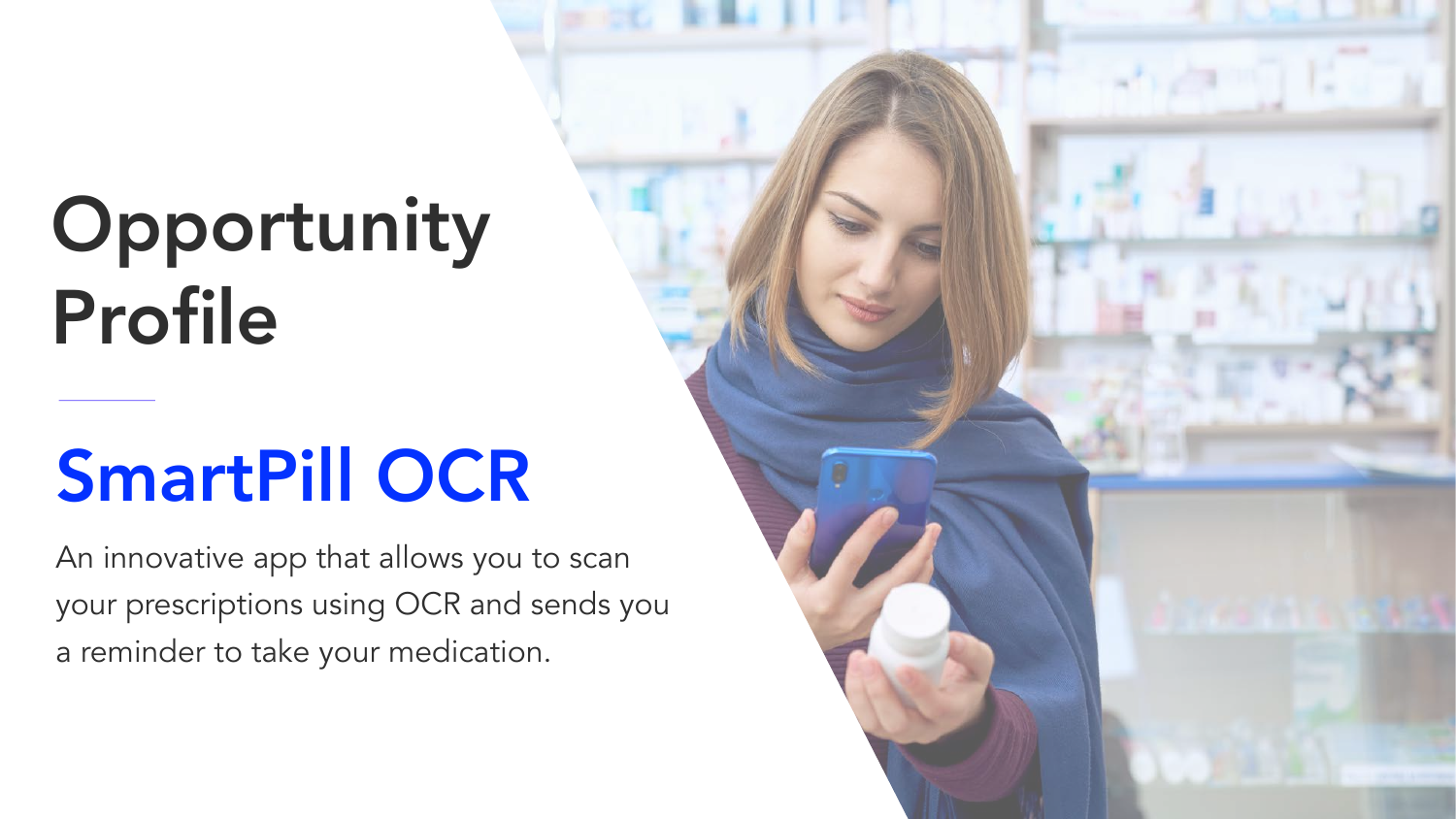Problem



Patients need daily reminders to take their medications and often rely on their memory or caregivers to take the right medications at the right times. Failure to take their medication on time can result in many health risks including death.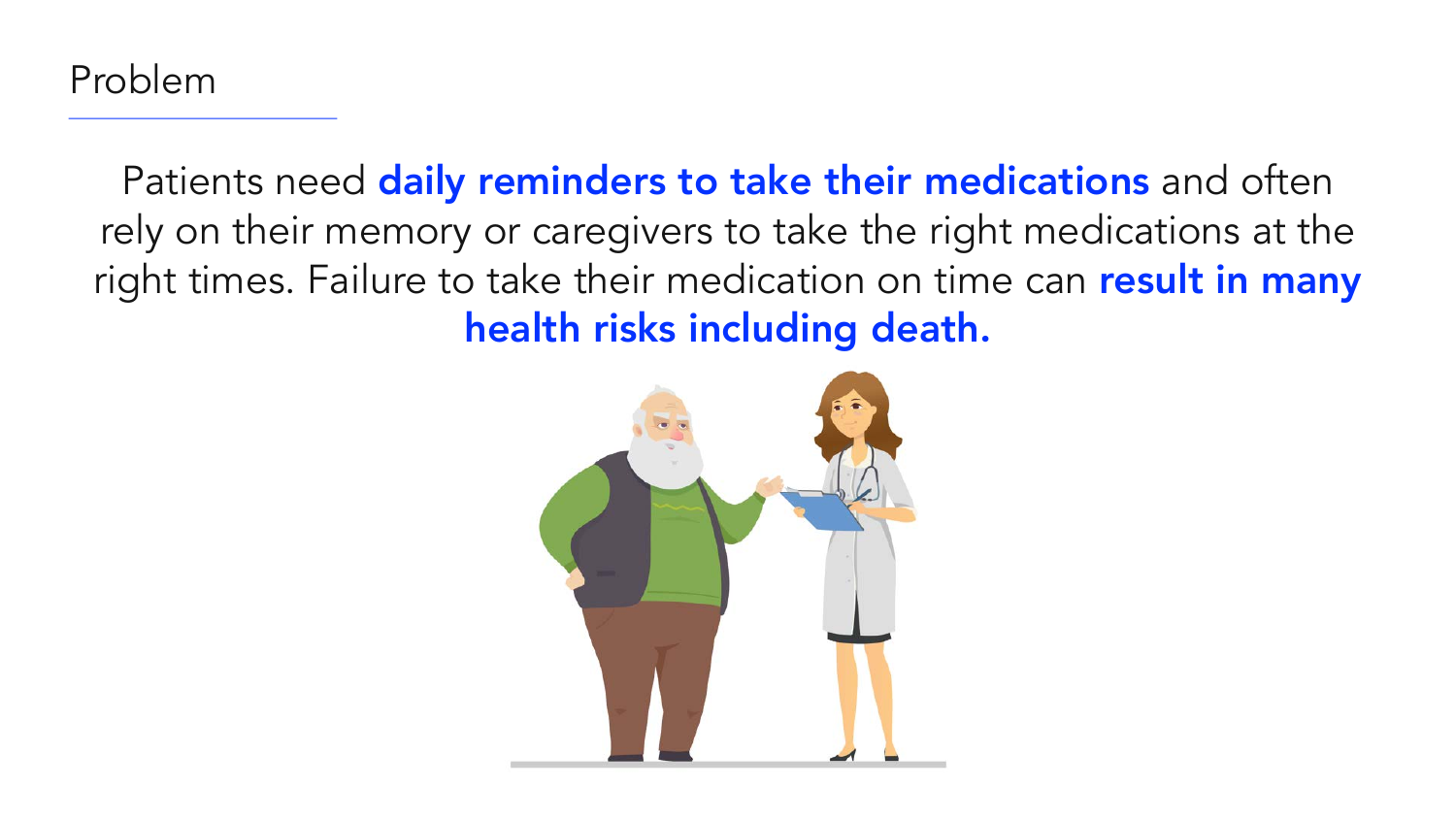

### An innovative software-as-a service tool that allows both patients and caregivers to receive reminder notifications when the patient has to take their medication.

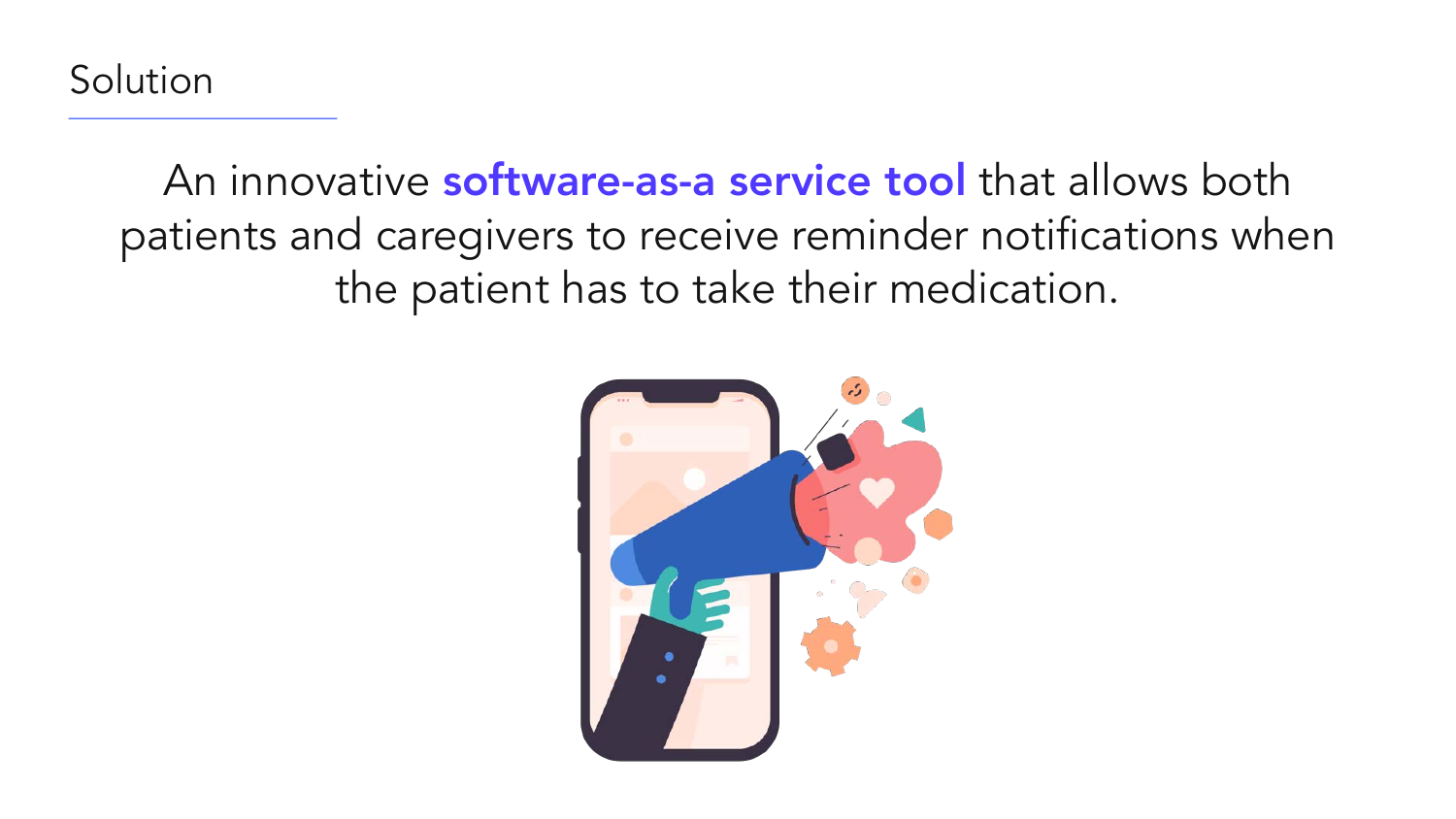### Product & Customers

## Product

## Customers

#### **Patients**

Patients who might be forgetful and rely on reminders or caregivers to take their medications on time.







#### Caregivers and Adult Children of Patients

Caregivers and adult children of patients with prescriptions often bare the weight of needing to remind patients to take their prescription on time and need to know if and when pills have been taken.

SmartPill OCR is an app that allows a patient to scan their pill bottle and recognizes the medication, dose and frequency prescriptions should be taken and sets reminder notifications to let patients know when it's time for their next dose. SmartPill OCR will notify users when a medication needs to be refilled to keep patients on track and healthy.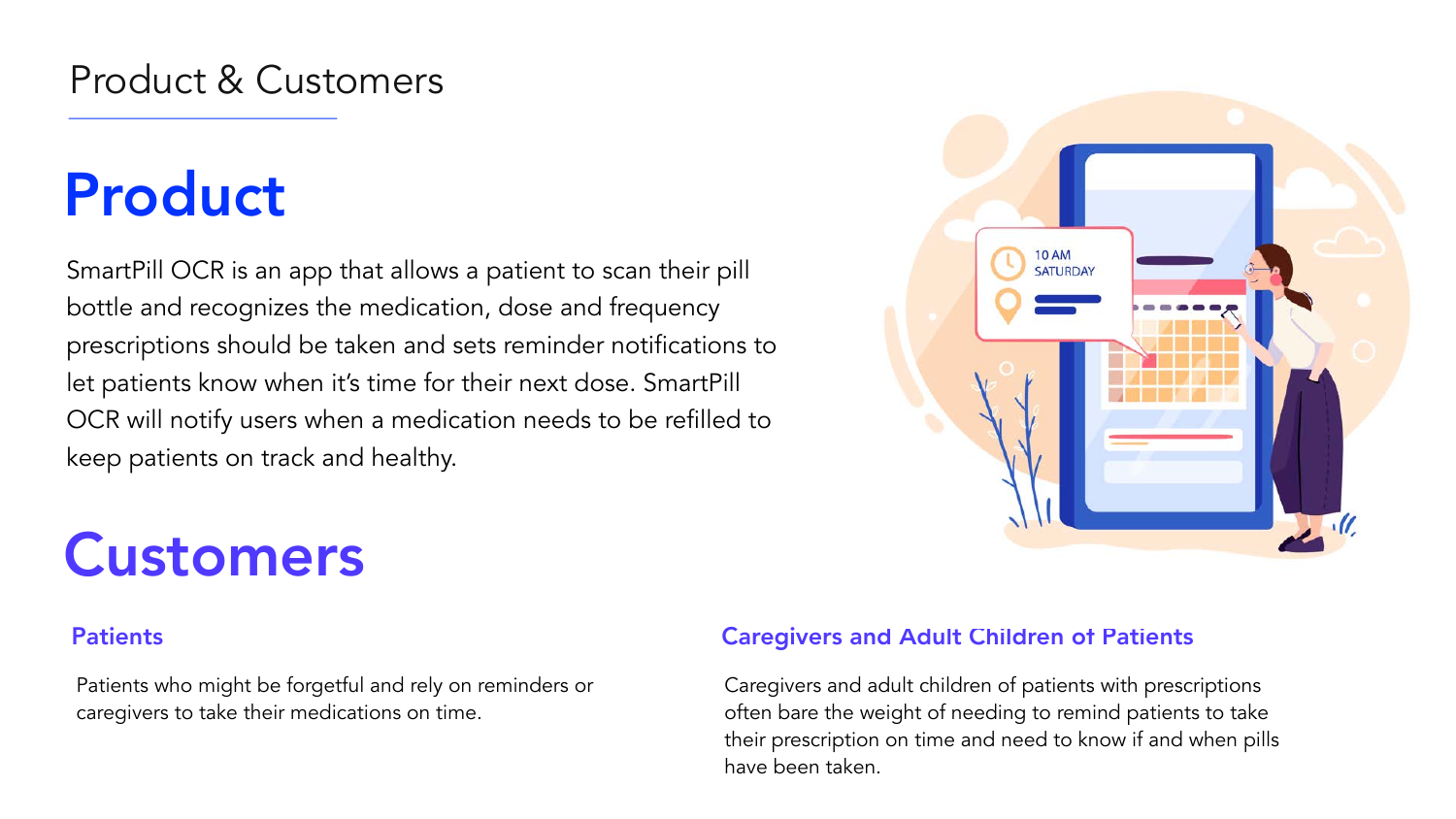SmartPill OCR will utilize direct sales to contacts in the healthcare industry as its initial sales channel.

The primary means of marketing the technology will direct marketing at first, and broader digital marketing once there is initial traction.

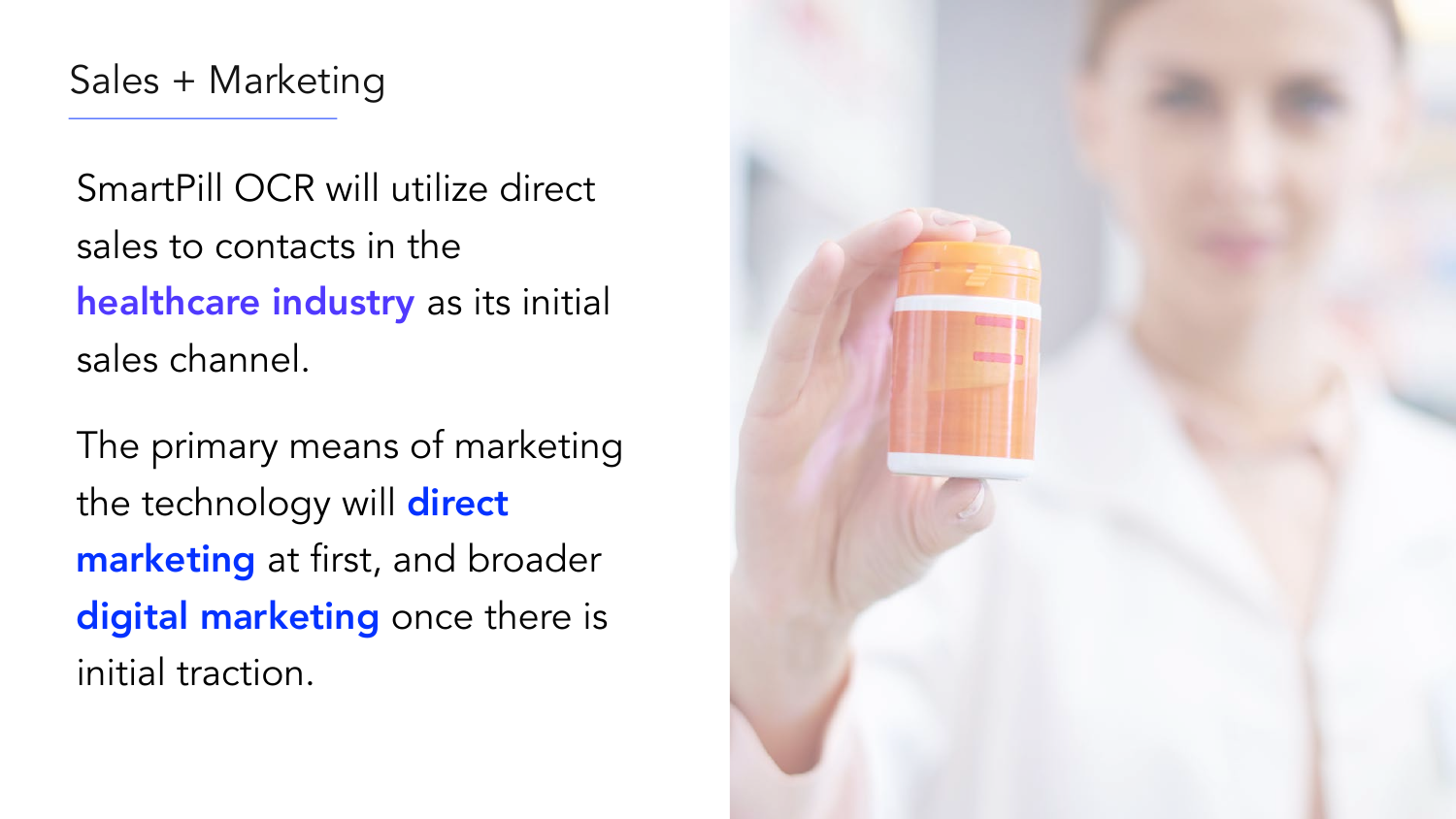#### Business Model



Monthly SaaS subscription fee per user

### The business model is simple and scalable.

**\$6**



#### TARGET MARKET

Approximately half of all adult Canadians takes at least 1 perception medication regularly. This number increases with age.

#### REVENUE

Projected revenue from 2022-2026.

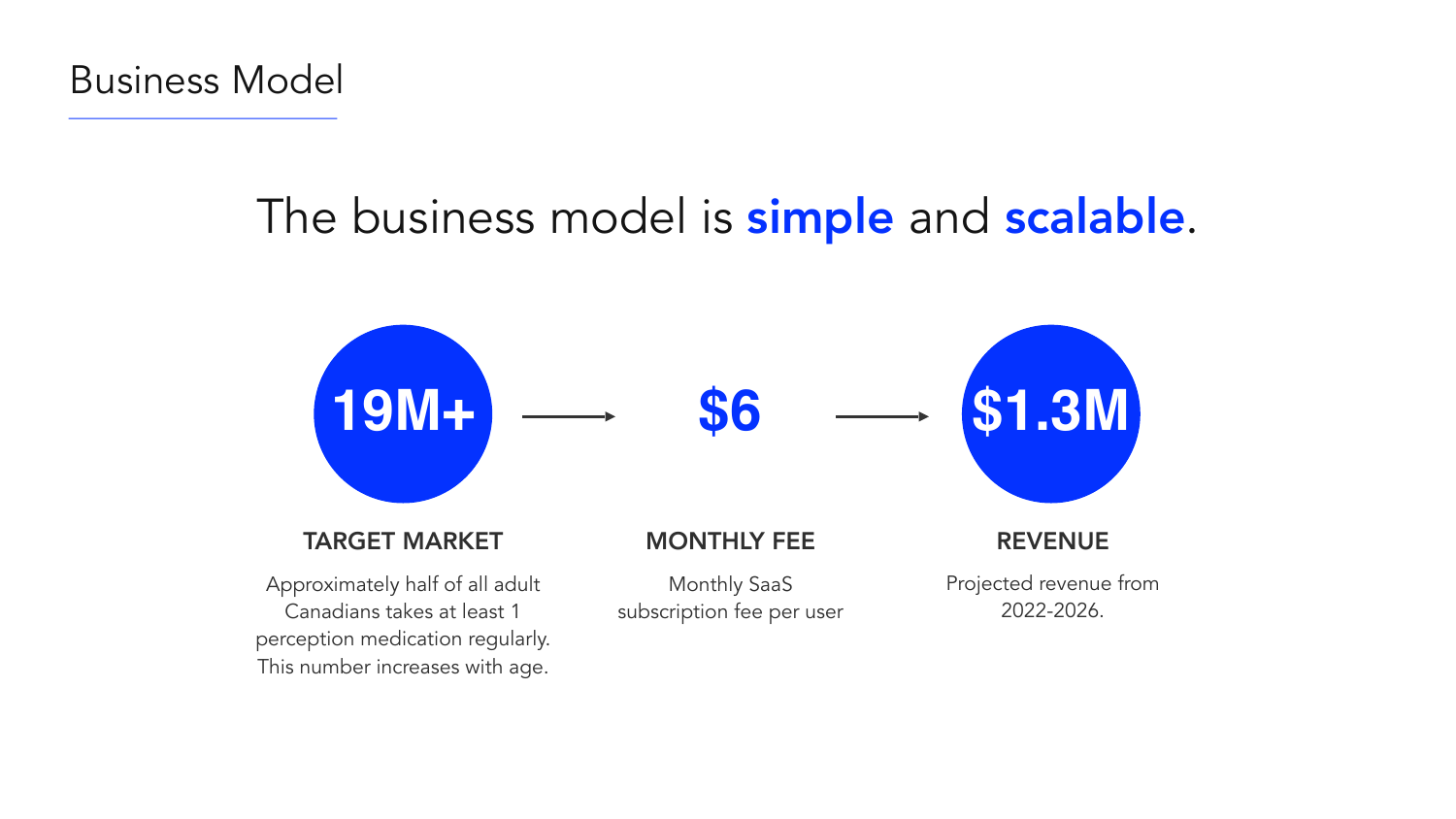Value

Ease of Use Very few direct competitors to SmartPill OCR can be easily found. There are many aimed at creating reminders for taking your prescriptions, but none that utilize the use of OCR. There is substantial opportunity in introducing this type of solution to the healthcare industry.

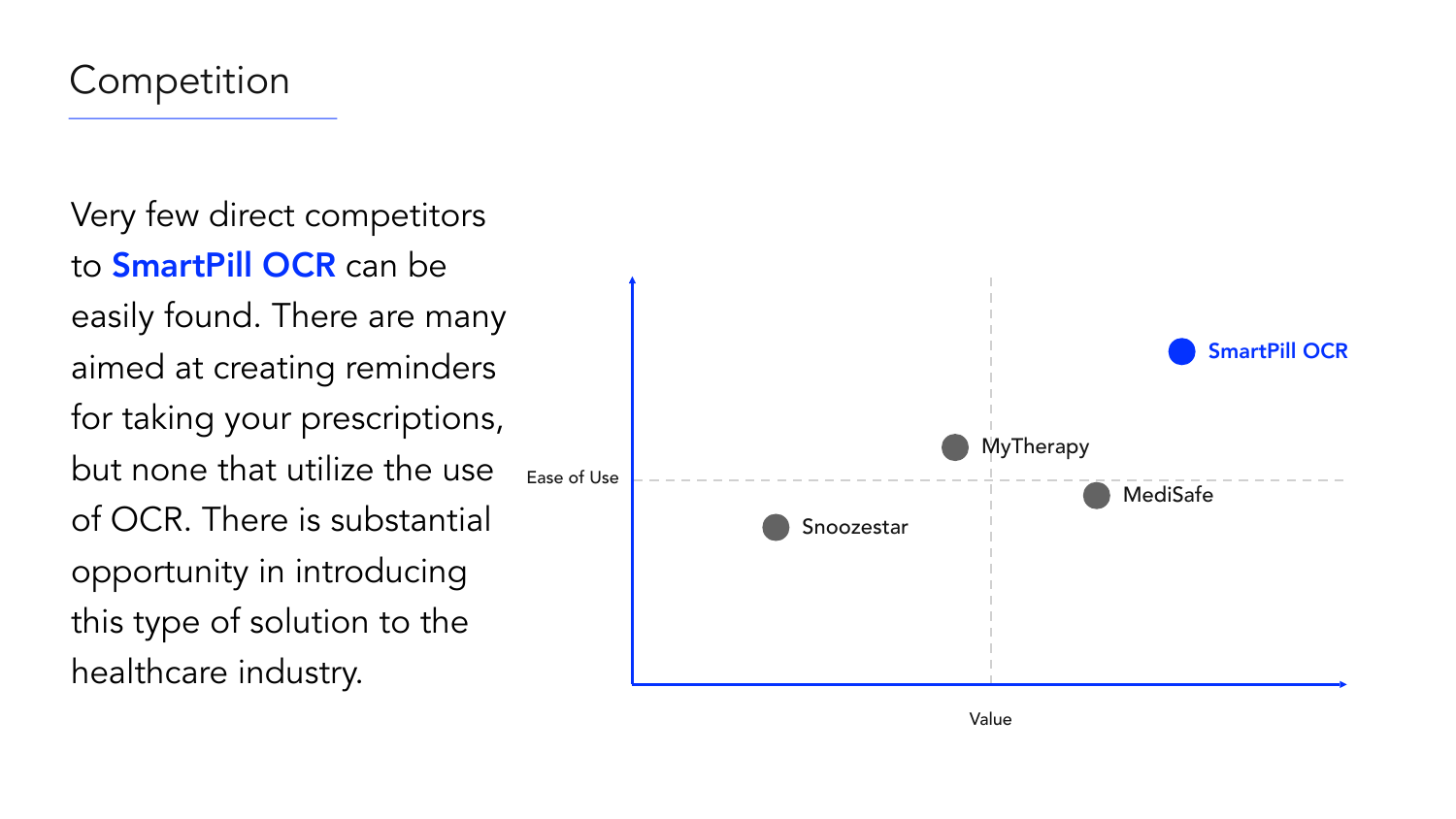### Competitive Advantage

Our competitive advantage comes from the deep industry insight we have with an industry codevelopment partner and technical experience to build a scalable software-as-aservice tool.

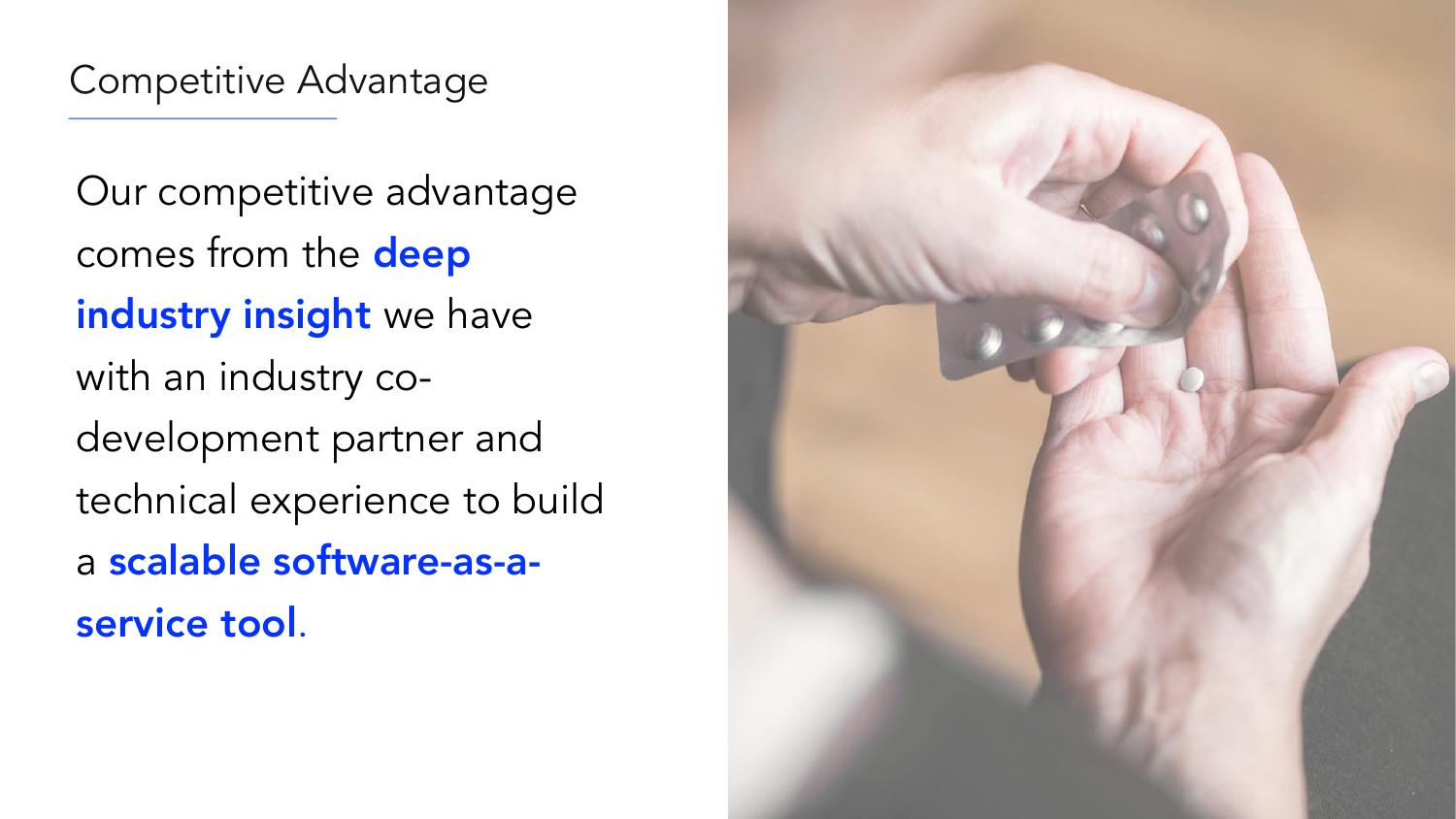#### Advisory Board

**David Kuik Strategy** 



### Extensive experience in technology development + commercialization.



**Casey Forsyth Technology** 

**James Eichele Operations** 



**Scott Russell** Growth & Funding

Get access to our team of new venture growth and technology specialists.

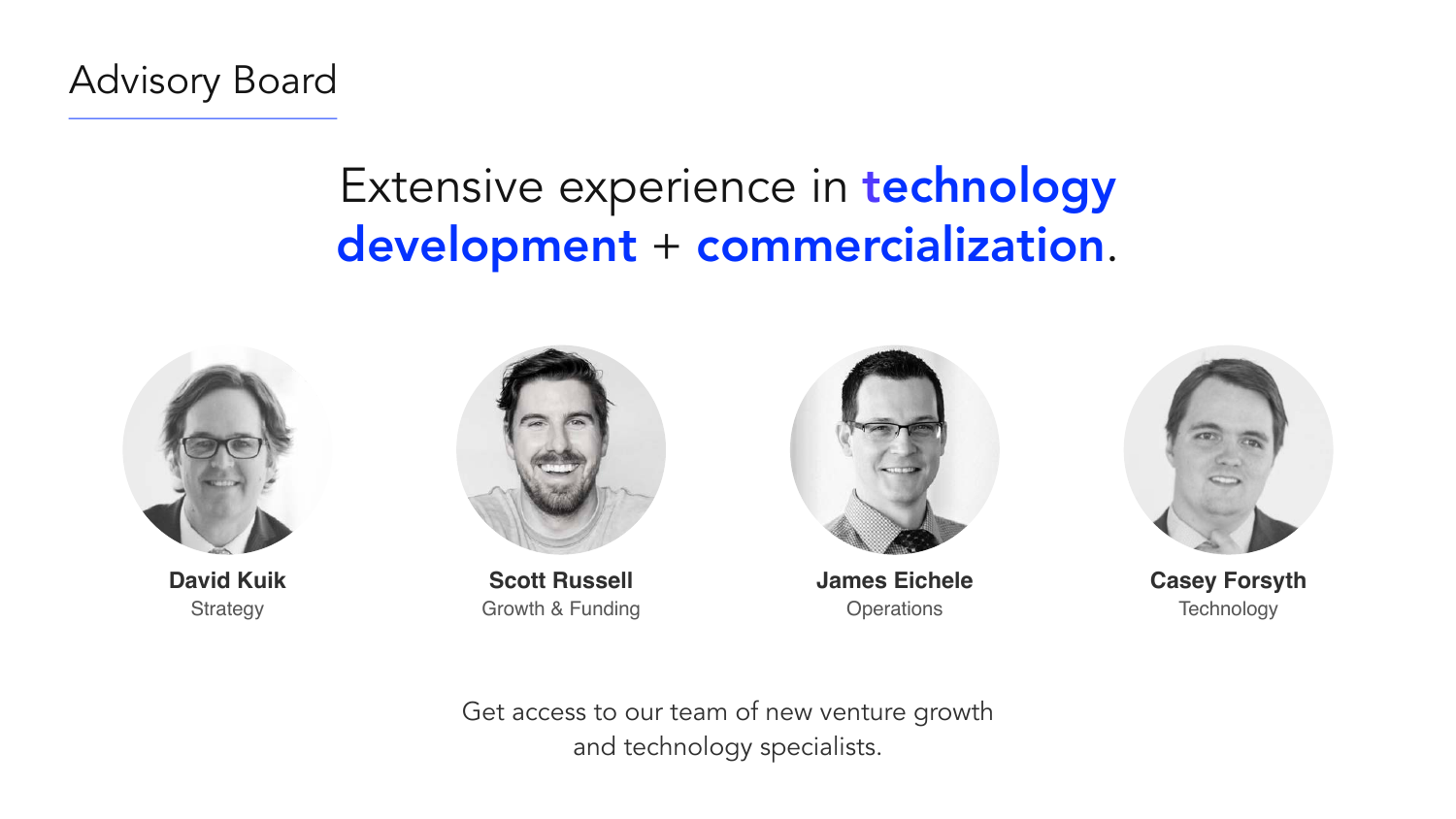### Financial Forecast

### The following is a **forecast** of expected financial performance.

|                                   | Year |                          |     |                |    |                |     |              |    |                |
|-----------------------------------|------|--------------------------|-----|----------------|----|----------------|-----|--------------|----|----------------|
|                                   |      | $\mathbf{1}$             |     | $\mathbf{2}$   |    | $\mathbf{3}$   |     | 4            |    | 5              |
| Revenue                           |      | $\blacksquare$           |     | $2,364$ \$     |    | 69,504         | -\$ | 381,024 \$   |    | 903,744        |
| Total Revenue \$                  |      | $\blacksquare$           | \$  | $2,364$ \$     |    | 69,504 \$      |     | 381,024 \$   |    | 903,744        |
|                                   |      |                          |     |                |    |                |     |              |    |                |
| <b>Tech Licensing/Development</b> | \$   | 192,500 \$               |     | 37,500 \$      |    | $\blacksquare$ | \$  | e.           | \$ | $\blacksquare$ |
| <b>Business Development</b>       | \$   | 20,000 \$                |     | ۰              | \$ | -              |     | -            | \$ | ۰              |
| <b>Operating Costs</b>            |      | $31,200$ \$              |     | 46,335 \$      |    | 74,910 \$      |     | 258,470      | \$ | 392,920        |
| <b>Product Costs</b>              |      | $\overline{\phantom{a}}$ |     | 394 \$         |    | $11,584$ \$    |     | 63,504 \$    |    | 150,624        |
| Total Expenses \$                 |      | 243,700 \$               |     | $84,229$ \$    |    | 86,494         | \$  | $321,974$ \$ |    | 543,544        |
| Investment                        |      | 212,500                  | \$, | 37,500         |    |                |     |              |    |                |
| Net Cash Flow \$                  |      | $(31, 200)$ \$           |     | $(44, 365)$ \$ |    | $(16,990)$ \$  |     | 59,050\$     |    | 360,200        |
|                                   |      |                          |     |                |    |                |     |              |    |                |
| <b>Tech Development</b>           | \$   | 230,000                  |     |                |    |                |     |              |    |                |
| <b>Business Development</b>       |      | 20,000                   |     |                |    |                |     |              |    |                |
| <b>Total Project</b>              | \$   | 250,000                  |     |                |    |                |     |              |    |                |